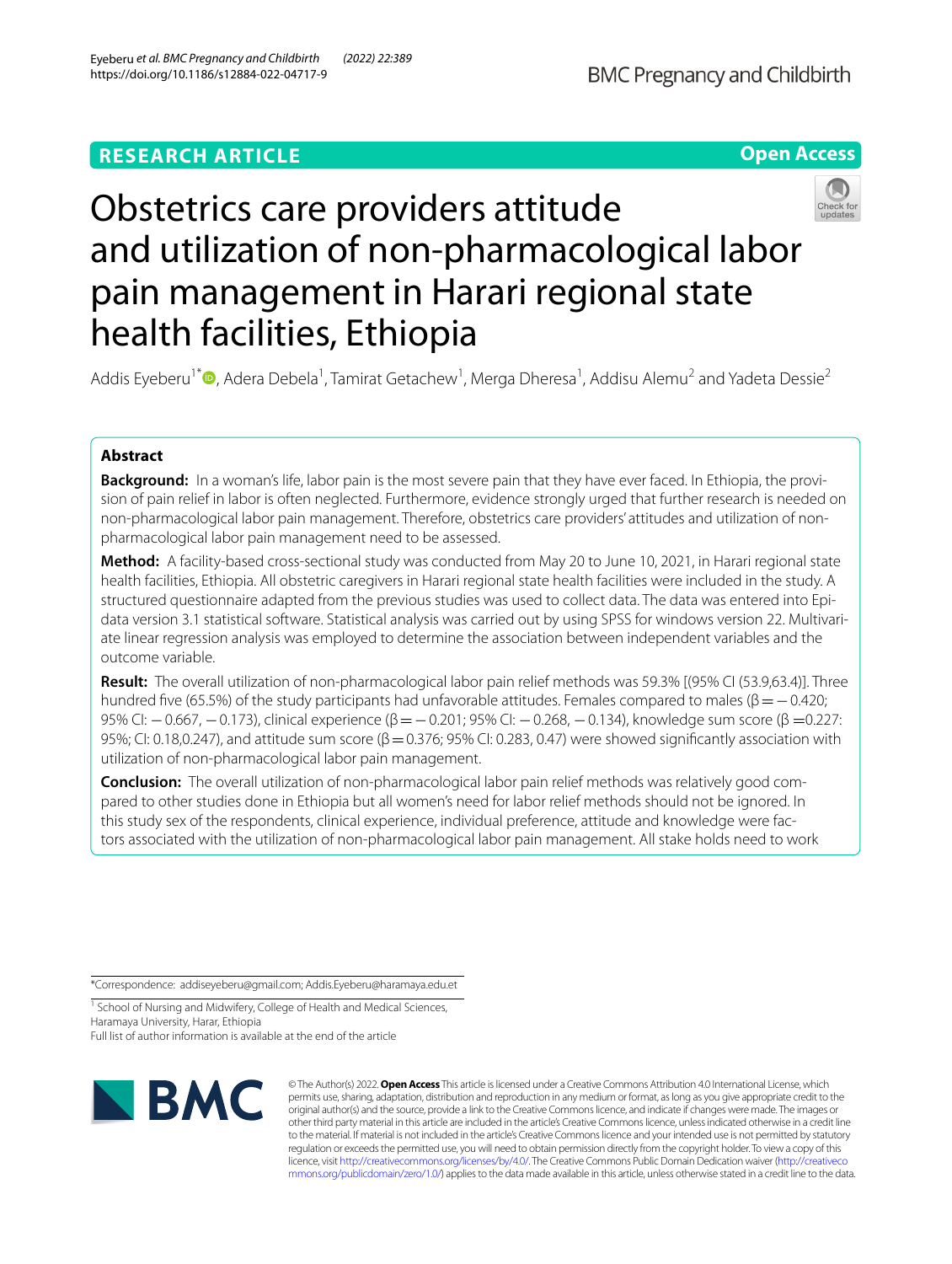together to improve the attitude of health providers and to increase the utilization of non-pharmacologic labor pain management.

**Keywords:** Attitude, Utilization, Non-pharmacological labor pain relief methods, Labor pain, Harar

## **Background**

Labor is characterized by regular, painful uterine contractions that increase in frequency and intensity in three stages of labor. The extent to which a woman feels in control of pain during labor is an indicator of maternal emotional wellbeing in childbirth [\[1](#page-8-0)]. Labor pain management is generally categorized into two, pharmacologic and non-pharmacologic labor pain management. Nonpharmacological options include emotional support, directed breathing and relaxation techniques, massage, laboring in water, and the use of transcutaneous electrical nerve stimulation (TENS)  $[2]$  $[2]$ . The pain a woman experiences during labor and birth is individualized and caused by several factors [[3\]](#page-8-2). Mother with intense labor pain afected by emotional distress, depression, and anxiety. Therefore, pain control during labor is needed to reduce such consequences.

Evidence indicated that most women signifed that they were able to cope with labor pain through non-pharmacological management and they were highly satisfed with non-pharmacological management [[4,](#page-8-3) [5](#page-8-4)]. Similar evidence also showed that utilization of non-pharmacologic labor pain management averts the adverse efect of pharmacologic pain relief methods [\[6](#page-8-5)].

In Ethiopia, the overall utilization of non-pharmacologic labor pain management was between 37.9 and 46.8% [[7–](#page-8-6)[9\]](#page-8-7). Non-pharmacological labor pain methods were proved efective in alleviating pain during the frst and second stages of labor [\[5](#page-8-4), [10\]](#page-8-8). Inadequate knowledge, negative attitudes, lack of trained personnel, and absence of protocols were barriers to the use of pain relief methods  $[9, 11]$  $[9, 11]$  $[9, 11]$  $[9, 11]$  $[9, 11]$ . There were significant associations between respondents' educational level and rubbing of the back/ massage, position change, cold/warm bath, relaxation, and social support [\[12](#page-8-10)].

A study done in Kenya [\[13](#page-8-11)] and Ethiopia [\[7](#page-8-6)] showed that 56 and 47.6% of participants knew labor pain relief methods respectively. However, nearly half percent, (49.1%), of the participants responded that nonpharmacological methods of pain relief can produce harmful efects on newborns [\[7](#page-8-6)]. Another evidence also showed that 48.5% of obstetrics care providers know non-pharmacologic labor pain management methods  $[14]$  $[14]$ . The knowledge level is one of the determinant factors for the provision of non-pharmacologic methods.

Evidence showed that 65.3% of obstetrics care providers had a negative attitude toward obstetric labor pain relief methods [\[7](#page-8-6)]. Which has a greater impact on the provision of non-pharmacologic methods to the laboring mothers. A study done in the Tigray region showed that obstetrics care providers who have a positive attitude toward managing labor pain were more likely to use labor pain management methods than those who have a negative attitude  $[14]$  $[14]$ . The attitude of obstetrics care providers afects the care provided to the laboring mothers and their need to relived the pain is diminished by the poor attitude. Evidence showed that there were concerns about the way and manner some health care providers approach and communicate with patients in health facilities [[15\]](#page-8-13).

Even though the Federal Ministry of Health (FMOH) drafted Ethiopian Emergency Obstetric and Newborn Care (EmONC) assessment standards to enhance appropriate management of labor pain and management of complications during labor and delivery [[16](#page-8-14)]. There is no specific protocol that aids OCPs to update themselves and equip with the necessary knowledge and attitude.

The provision of pain relief in labor is often neglected. Most women in Ethiopia do not receive adequate pain relief. Obstetrics care providers (OCPs) have an important role in providing pain relief options during labor. In the major of obstetrics care providers, the pharmacological pain relief method is favored as the only method known to us. Lack of emotional support and excessive medical intervention for laboring women result in increased intensity of pain. Furthermore, evidence strongly urged that further research is needed on non-pharmacological labor pain management  $[17]$  $[17]$  $[17]$ . Therefore, healthcare providers' attitudes and utilization of non-pharmacological labor pain management need to be assessed.

## **Research questions**

What is the overall utilization of non-pharmacological labor pain management among obstetric care providers?

What is the level of obstetric care providers' attitude towards non-pharmacological labor pain management?

What are the factors associated with the utilization of non-pharmacological labor pain management?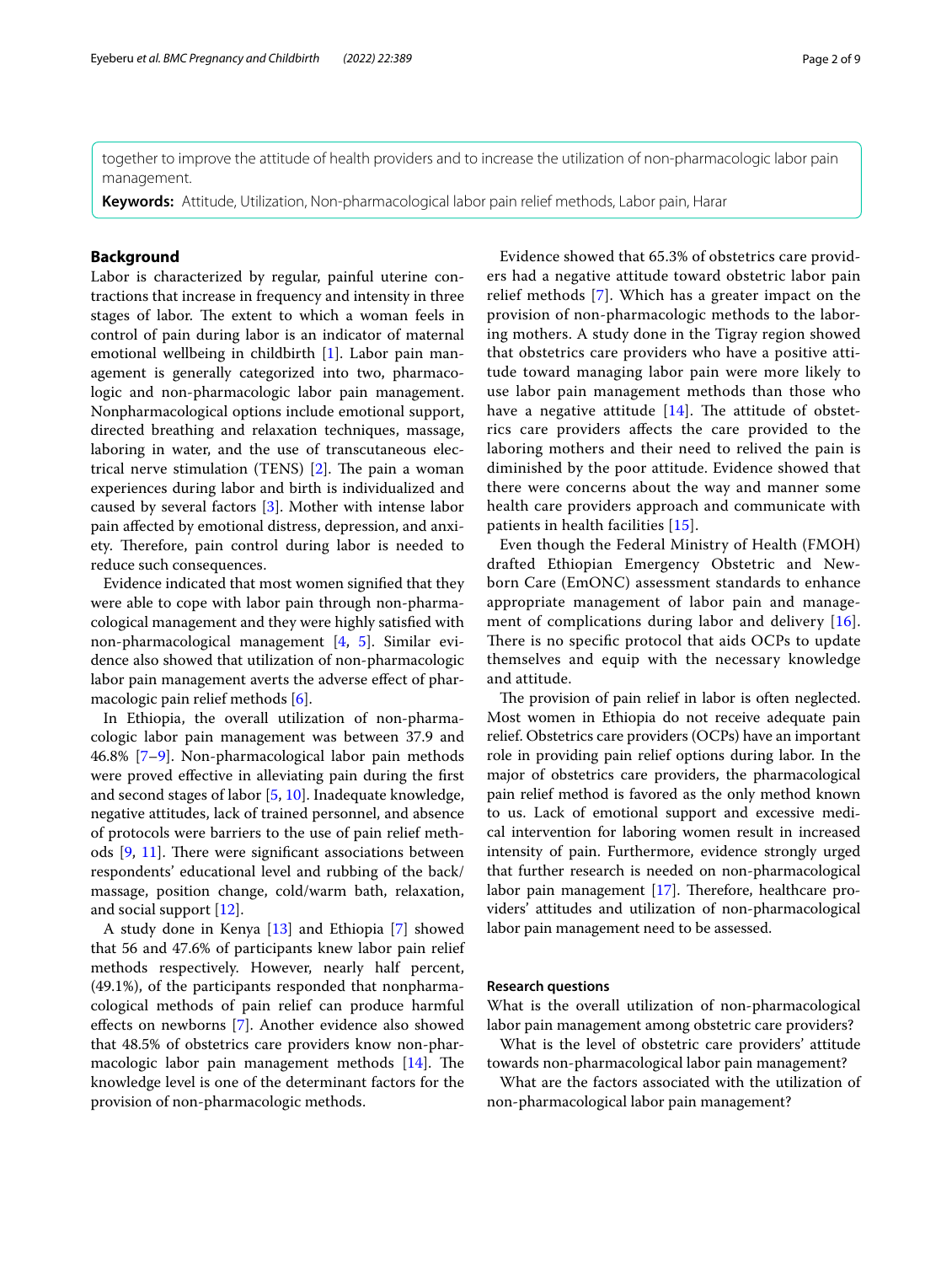## **Methods**

## **Study design, study setting, and period**

A facility-based cross-sectional study was conducted in Harari regional state health facilities in Ethiopia from May 20 to June 10, 2021. The region is located 526km from Ethiopia's capital city, Addis Abeba. Oromia is a regional state that encircles the Harari region. The Harari region is divided into nine woredas, three of them are rural and the other six are urban. The urban districts are divided into 19 kebeles (The smallest administrative units), while the rural districts are divided into 17 peasant associations (which is equivalent to kebeles in urban cases). The region's total population (2021 projection based on the 2007 Census, CSA) is 270,000, with 136,000 males and  $134,000$  females (1). There are  $59,487$  total households [\[18](#page-8-16)]. In the region, there are two public hospitals, two private hospitals, two governmental hospitals, eight public health centers, and twenty health posts.

## **Study population**

The study population consisted of all obstetric care providers working in Harari regional state health facilities during the study period. Because the source population in the study area was small, all obstetric caregivers who were available during the study period were included. Obstetrics care providers who were unable to collect data due to illness, annual leave, or training were excluded from the study.

#### **Sample size determination and sampling procedure**

The study was conducted at maternal health facilities including two public hospitals (HFSUH and Jugol hospital), one private hospital (Harar General hospital), two private clinics, and nine Harari regional state health centers. Because the number of OCPs in all health facilities was insufficient, the study included all obstetrics care providers (464).

## **Data collection methods and data quality control**

A structured questionnaire was prepared by adapting from different studies  $[8, 9, 19]$  $[8, 9, 19]$  $[8, 9, 19]$  $[8, 9, 19]$  $[8, 9, 19]$  $[8, 9, 19]$ . The questionnaire developed for this study is provided as Additional File [1](#page-7-0). The questionnaire included four essential components: socio-demographic characteristics of providers, knowledge, attitude, and utilization-related questions. Fortytwo questions were included in the questionnaire's four components. Before beginning the study, the adapted questionaries were validated. To adapt the questionaries, the frst step was to review diferent types of similar literature. The second stage involved ensuring that the adapted questionaries were cross-validated. The tool was given to a group of English-speaking respondents, and their responses were compared to detect diferences in incomprehension. Pre-testing was the fnal step. Before the study began, a pretest was administered to 25 obstetric care providers at Dil Chora referral hospital in Dire Dawa city administration. The questionaries were modifed based on the pretest fndings, such as typos and question suitability. The instrument's validity and reliability were then evaluated. Cronbach's Alpha was used to assess the quality of the instruments we used. The final score was 0.79. Following ethical approval, a letter of permission was written to all health facilities to allow us to proceed with the study. After obtaining permission, the data collectors provided a detailed explanation of the study's purpose and the signifcance of their involvement with the obstetrics care providers. Respondents who volunteered to complete self-administered and pre-tested questionnaires were included. The questionnaires were given one-on-one. The information was gathered from all of the region's healthcare facilities. The data were collected by five well-trained BSC-holding Nurses and supervised by two MSC-holding Midwives.

The collected data were checked for completeness and consistency on a daily basis. Supervisors and data collectors were also trained.

## **Variables**

## *Outcome variable*

Utilization of non-pharmacologic pain relief methods.

## *Independent variables*

Socio-demographic variables, knowledge of OCPs towards non-pharmacologic pain relief methods, Attitudes of obstetrics care providers (OCPs) towards nonpharmacologic pain relief methods, and institutional related variables.

## **Measurement**

## *Non‑pharmacological labor pain management methods*

OCPs who used methods that were greater than or equal to the mean value of utilization-related questions [[8,](#page-8-17) [9](#page-8-7)]. Twelve items were used to assess the use of nonpharmacological labor pain management methods. The questions were answered with yes or no/I don't recall responses. Those who said "Yes" were coded with a "1," while those who said "No/I don't remember" were coded with a "0." The total score was then computed. The lowest and highest possible scores were 0 and 9, respectively.

## *Obstetric caregivers*

Midwifery, Nurses, Health Officers, and residents.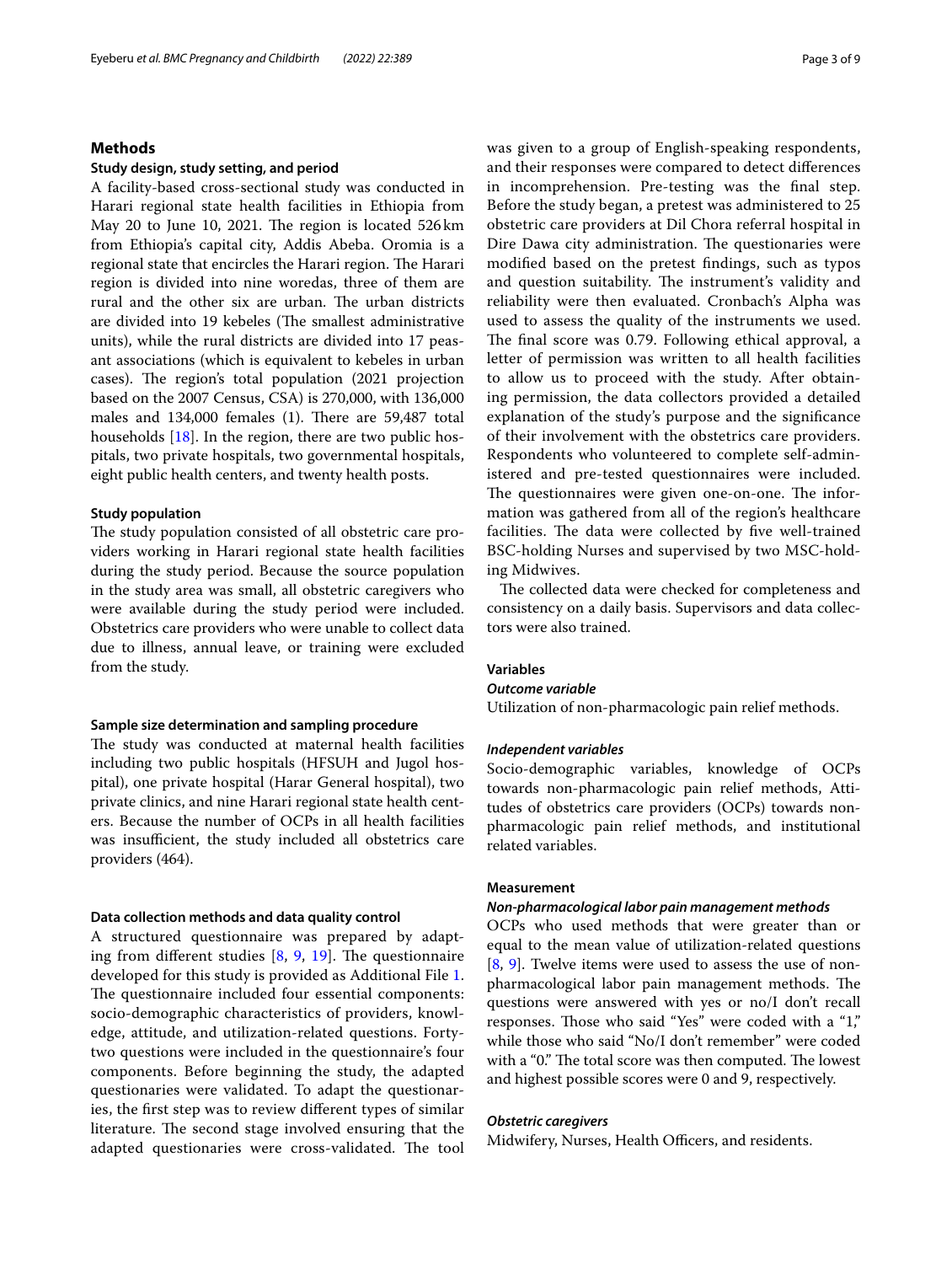## *Knowledge*

A total of 15 items were used to assess knowledge of nonpharmacological labor pain management methods. The questions were answered with yes, no, or I don't know responses. During analysis, the correct answer was coded with "1" and the incorrect, or I don't know, the answer was coded with "0." The sum score (range  $0-15$ ) was then computed and categorized.

## *Adequate knowledge*

Was defned as OCPs who answered more than or equal to the mean values (6.65) of knowledge-related labor pain relief method questions [\[8](#page-8-17)].

## *Inadequate knowledge*

OCPs who answered less than the mean value  $(<6.649)$ of knowledge-related questions were considered to have inadequate knowledge about labor pain relief methods [[8\]](#page-8-17).

## *Favorable attitude*

OCPs who answered questions about attitude-related labor pain relief methods with a value greater than or equal to the mean value ( $\geq$  7.5) were considered to have favorable attitudes toward labor pain relief methods [\[7](#page-8-6)].

Unfavorable attitude: OCPs who answered less than the mean value  $\left($  < 7.5) of the total attitude-related questions were classifed as having an unfavorable attitude toward labor pain relief methods [[7](#page-8-6)].

## **Statical analysis**

The data was coded, cleaned, and edited before being entered into Epi data statistical software version 3.1 and exported to SPSS window version 22 for analysis. The characteristics of study participants, such as socio-demographics, level of knowledge, and attitude of obstetrics care providers, were described using descriptive statistical analysis, such as simple frequency. The data was then presented in the form of frequencies, tables, and fgures. Linear regression analysis was used to identify factors associated with the use of non-pharmacological labor pain management by treating the cumulative score of use of non-pharmacological labor pain management as a continuous variable. The variables were selected using bivariate analysis and dropped from further inclusion in the multivariate model if their *p*-values were greater than 0.25. Finally, the multivariable linear regression model was ftted using a backward stepwise elimination method, and variables with *p*-values less than 0.05 in the fnal model were considered signifcant predictors of non-pharmacological labor pain management utilization. The standardized with % CI was used to measure the amount by which the dependent variable changes if the independent variable is changed by one unit while the other independent variables remain constant. The Hosmer-Lemeshow statistic and omnibus tests were used to assess the goodness of fit. The multi co-linearity test was used to examine the correlation between independent variables using standard error and collinearity statistics (variance infation factors greater than 10 and standard error greater than 2 were considered suggestive of the presence of multi co-linearity). *P*-value0.05 was used in this study to declare a result statistically signifcant.

## **Ethical considerations**

Haramaya University's College of Health and Medical Sciences' Institutional Health Research Ethics Review Committee provided ethical approval for this study (HU-IHRERC). As needed, official letters to conduct a study were obtained from health facilities. The purpose of the study, as well as the risks and benefts of the study, were explained to the health facilities. Before data collection, informed, voluntary, written, and signed consent was obtained from health facility administrators and study participants.

## **Results**

## **Socio‑demographic characteristics**

A total of 464 health care professionals participated in this study. Among them 200 (43.1%) were males and 264

<span id="page-3-0"></span>

|           |  |  |  | <b>Table 1</b> Socio-demographic characteristics of obstetric care |  |
|-----------|--|--|--|--------------------------------------------------------------------|--|
| $(n=464)$ |  |  |  | providers at Harari regional state public health facilities, 2021  |  |

| <b>Variables</b>    | <b>Categories</b> | Frequency | Percentage |
|---------------------|-------------------|-----------|------------|
| Sex                 | Male              | 200       | 43.1       |
|                     | Female            | 264       | 56.9       |
| Age                 | $15 - 24$         | 60        | 12.9       |
|                     | $25 - 54$         | 404       | 87.1       |
| Religion            | Orthodox          | 220       | 47.4       |
|                     | Muslim            | 176       | 37.9       |
|                     | Protestant        | 52        | 11.2       |
|                     | Others            | 16        | 3.4        |
| Profession          | Midwife           | 233       | 53         |
|                     | Nurse             | 198       | 42.67      |
|                     | Obstetrician      | 20        | 4.3        |
|                     | Health officers   | 13        | 2.8        |
| Level of education  | Diploma           | 142       | 30.6       |
|                     | <b>BSC</b>        | 284       | 61.2       |
|                     | MSC               | 38        | 8.2        |
| Clinical experience | $<$ 2 years       | 88        | 19         |
|                     | $\geq$ 2 years    | 376       | 81         |

\*others=Catholic and Adventist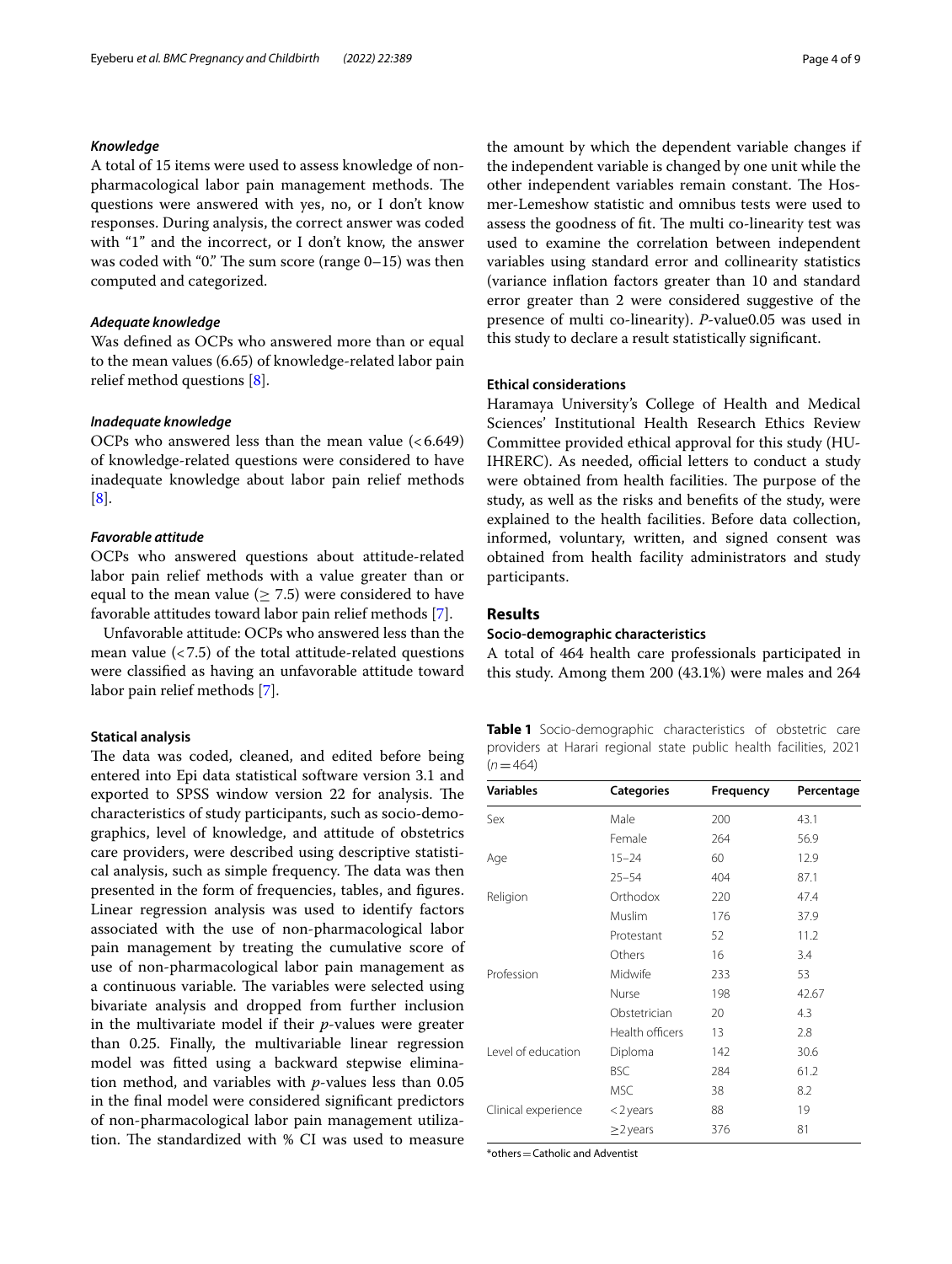(56.9%) were females which is a 0.76 to 1 male to female ratio. More than half 233(53%) of the study participants were Midwives. More than half 284 (61.2%) of obstetric care providers were Bachler of Sciences in their level of education (Table [1](#page-3-0)).

**Knowledge and attitudes of obstetric care providers regarding non‑pharmacologic Labor pain management** Almost all 444 (95.7%) health care providers know about labor pain relief methods. Among them, 384(82.76%) know about non-pharmacological pain relief methods

<span id="page-4-0"></span>**Table 2** knowledge and attitudes of obstetrics care providers about non-pharmacological pain relief methods in Harari regional state public health facilities, 2021

| Variable                                                                                      | <b>Categories</b>     | Frequency | Percentage |
|-----------------------------------------------------------------------------------------------|-----------------------|-----------|------------|
| Do you know about labor pain management methods ( $n = 464$ )                                 | Yes                   | 444       | 95.7       |
|                                                                                               | No                    | 20        | 4.3        |
| Type of labour pain management you know ( $n = 444$ )                                         | Only non-pharmacology | 56        | 12.1       |
|                                                                                               | Only pharmacology     | 80        | 17.2       |
|                                                                                               | Both                  | 328       | 73.9       |
| From non-pharmacology methods, which methods do you know ( $n = 384$ )                        |                       |           |            |
| Do you know psychotherapy                                                                     | Yes                   | 240       | 62.5       |
|                                                                                               | No                    | 144       | 37.5       |
| Do you know to allow the mother to ambulate                                                   | Yes                   | 100       | 26         |
|                                                                                               | No                    | 284       | 74         |
| Do you know massage the back                                                                  | Yes                   | 156       | 40.6       |
|                                                                                               | No                    | 228       | 59.4       |
| Do you know allow vertical positioning                                                        | Yes                   | 132       | 34.4       |
|                                                                                               | No                    | 252       | 65.6       |
| Do you know show how to bear down                                                             | Yes                   | 48        | 12.5       |
|                                                                                               | No                    | 336       | 87.5       |
| Do you know allow her choice                                                                  | Yes                   | 80        | 20.8       |
|                                                                                               | No                    | 304       | 79.2       |
| Do you know hot compress                                                                      | Yes                   | 32        | 8.3        |
|                                                                                               | No                    | 352       | 91.7       |
| Do you know music therapy                                                                     | Yes                   | 96        | 24.7       |
|                                                                                               | No                    | 292       | 75.3       |
| Which method is your individual preference                                                    | Non-pharmacologic     | 136       | 29.3       |
|                                                                                               | Pharmacologic         | 52        | 11.2       |
|                                                                                               | Both                  | 276       | 59.5       |
| Do you know WHO pain ladder                                                                   | Yes                   | 252       | 54.3       |
|                                                                                               | No                    | 212       | 45.7       |
| Pain expectation                                                                              | Mild                  | 36        | 7.8        |
|                                                                                               | Moderate/sever        | 428       | 92.2       |
| Training                                                                                      | Yes                   | 296       | 63.8       |
|                                                                                               | No                    | 168       | 36.2       |
| Availability of protocols                                                                     | Yes                   | 417       | 89.9       |
|                                                                                               | No                    | 47        | 10.1       |
| Believe that the labour pain management methods help the mother to cope with labour           | Yes                   | 392       | 84.5       |
| pain ( $n = 464$ )                                                                            | No                    | 72        | 15.5       |
| Do you think every mother during labour should be managed ( $n = 464$ )                       | Yes                   | 320       | 69         |
|                                                                                               | No                    | 144       | 31         |
| Believe that even though labor pain is natural and the mother hasn't to face it ( $n = 464$ ) | Yes                   | 344       | 74.1       |
|                                                                                               | No                    | 120       | 25.9       |
| Think non-pharmacology methods are necessary for managing labour pain                         | Yes                   | 280       | 60.3       |
|                                                                                               | No                    | 184       | 39.7       |
| Believe that you have a responsibility and obligation to manage labour pain?                  | Yes                   | 392       | 84.5       |
|                                                                                               | No                    | 72        | 15.5       |
|                                                                                               |                       |           |            |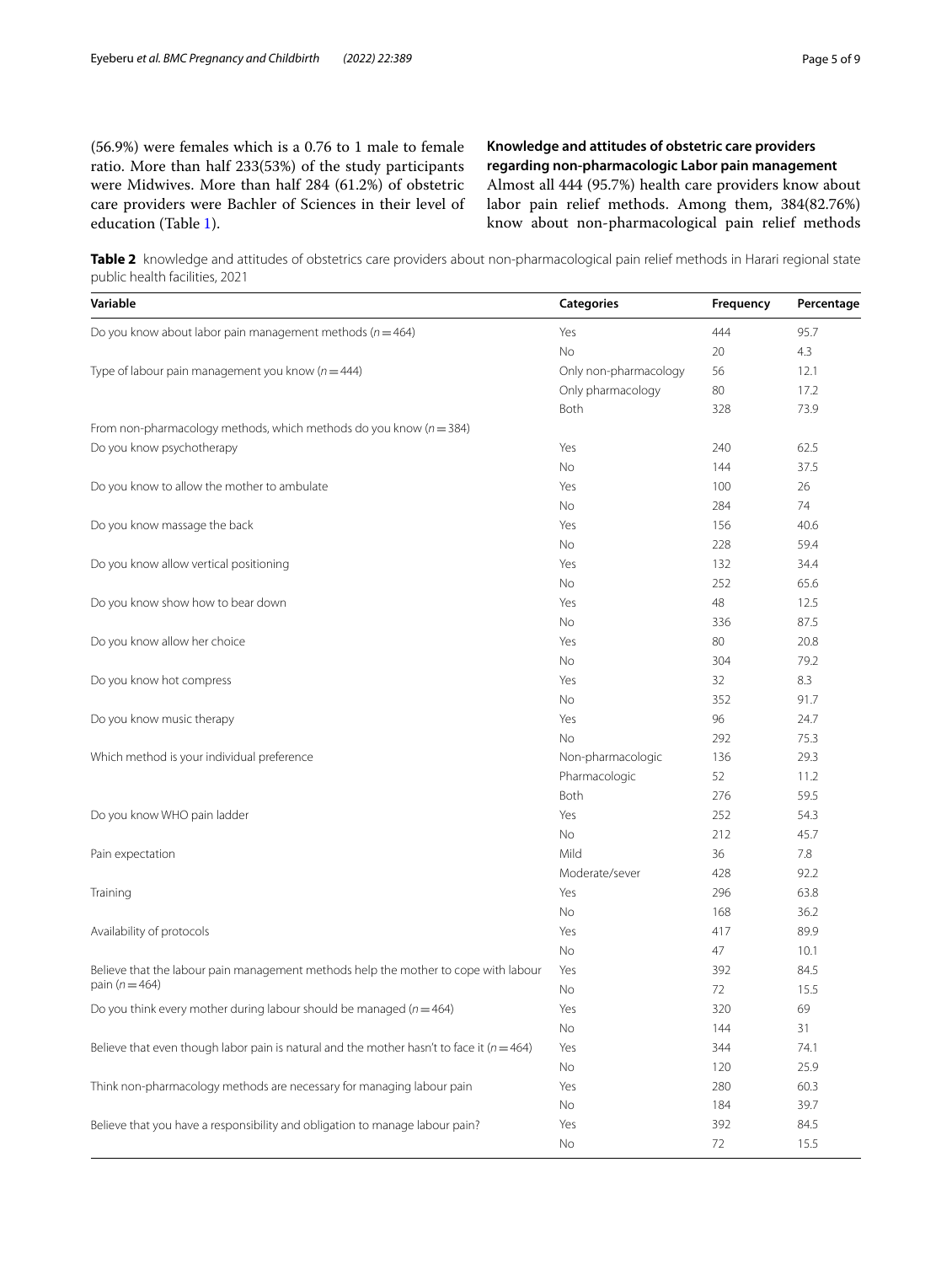and other methods while 56 (12.6%) know only about non-pharmacological pain relief methods. Among nonpharmacological methods, 240 (62.5%) of obstetric care providers know about psychotherapy while 156 (40.6%) of obstetric care providers know about massaging back of the mothers. More than half 252 (54.3%) of obstetric care providers know about the WHO pain ladder. The mean score of knowledge questions is  $6.65(SD=2.95)$  with minimum and maximum scores of 0 and 15 respectively. Almost half 230 (49.6%) of the respondent have adequate knowledge (Table [2\)](#page-4-0).

Regarding attitudes of obstetrics care providers, 392 (84.5%) of the obstetric care providers believe that labor pain management methods can alleviate or help the mother to cope with labor pain. Three hundred twenty (69%) of obstetric care providers thinks that mother during labor should be managed and 344 (74.1%) of obstetric care providers believe that even though labor pain is natural, mothers should not face it. More than half of 280 (60.3%) of OCPs believe that analgesics are necessary to manage labor pain. More than two-thirds (84.5%) of OCPs believe that they have the responsibility and obligation to manage labor pain. The mean score of the attitude is 4.06 ( $SD = 1.4$ ) with minimum and maximum scores of 6 and 12 respectively. Three hundred five (65.5%) of the study participants have unfavorable attitudes (Table [2](#page-4-0)).

## **Utilization of non‑pharmacologic Labor pain management**

Of the total of 464 obstetric care providers, 364 (78.4%) obstetric care providers utilized pain relief methods for laboring mothers. Among those, 128 (27.6%) of OCPs provide only non-pharmacological pain relief methods. The most commonly provided methods were psychotherapy 260 (78.3%), massage of the back 228 (68.7%), and allowing the mother to ambulate  $154$  (55.4%). The main reasons for the non-use of pain relief methods included high patient flow 172 (54.4%), the limited number of staff 164 (51.9%), lack of knowledge and skill 104 (32.9%). (Table [3\)](#page-5-0).

The mean score of utilization non-pharmacological labor pain management was  $2.61(SD=1.64)$  with minimum and maximum scores of 0 and 9 respectively. About 275 (59.3%) of the study participants utilized non-pharmacological labor pain management.

## **Factors associated with utilization of non‑pharmacological Labor pain managements**

Variables like age, sex, clinical experience, caregiver preferences, level of education, pain expectation of caregiver, availability of protocols, level of knowledge, and attitude of the respondents towards non-pharmacologic labor pain management were associated with simple linear regression analysis.

<span id="page-5-0"></span>**Table 3** Non-pharmacologic labor pain relief methods provided at Harari regional state public health facilities, 2021 (*n*=464)

| Variable                                                    | <b>Categories</b>             | Frequency | Percentage |
|-------------------------------------------------------------|-------------------------------|-----------|------------|
| Labor pain relief methods provided in the past month Yes    |                               | 364       | 78.4       |
| $(n = 464)$                                                 | No                            | 100       | 21.6       |
| Pain relief methods utilized ( $n = 364$ )                  | Only non-pharmacologic        | 128       | 35.2       |
|                                                             | Non-pharmacologic with others | 204       | 56         |
|                                                             | Only pharmacologic            | 32        | 8.8        |
| Utilized non-pharmacologic labor pain methods ( $n = 332$ ) |                               |           |            |
| Psychotherapy                                               | Yes                           | 260       | 78.3       |
|                                                             | No                            | 72        | 21.7       |
| Allow the mother to ambulate                                | Yes                           | 184       | 55.4       |
|                                                             | <b>No</b>                     | 148       | 44.6       |
| Massage the back                                            | Yes                           | 228       | 68.7       |
|                                                             | <b>No</b>                     | 104       | 31.3       |
| Allow vertical positioning                                  | Yes                           | 40        | 12         |
|                                                             | <b>No</b>                     | 292       | 88         |
| Show how to bear down                                       | Yes                           | 40        | 12         |
|                                                             | <b>No</b>                     | 292       | 88         |
| Allow her choice                                            | Yes                           | 20        | 6          |
|                                                             | <b>No</b>                     | 312       | 94         |
| Hot compress                                                | Yes                           | 24        | 7.2        |
|                                                             | <b>No</b>                     | 308       | 92.8       |
| Music therapy                                               | Yes                           | 56        | 16.9       |
|                                                             | No                            | 276       | 83.1       |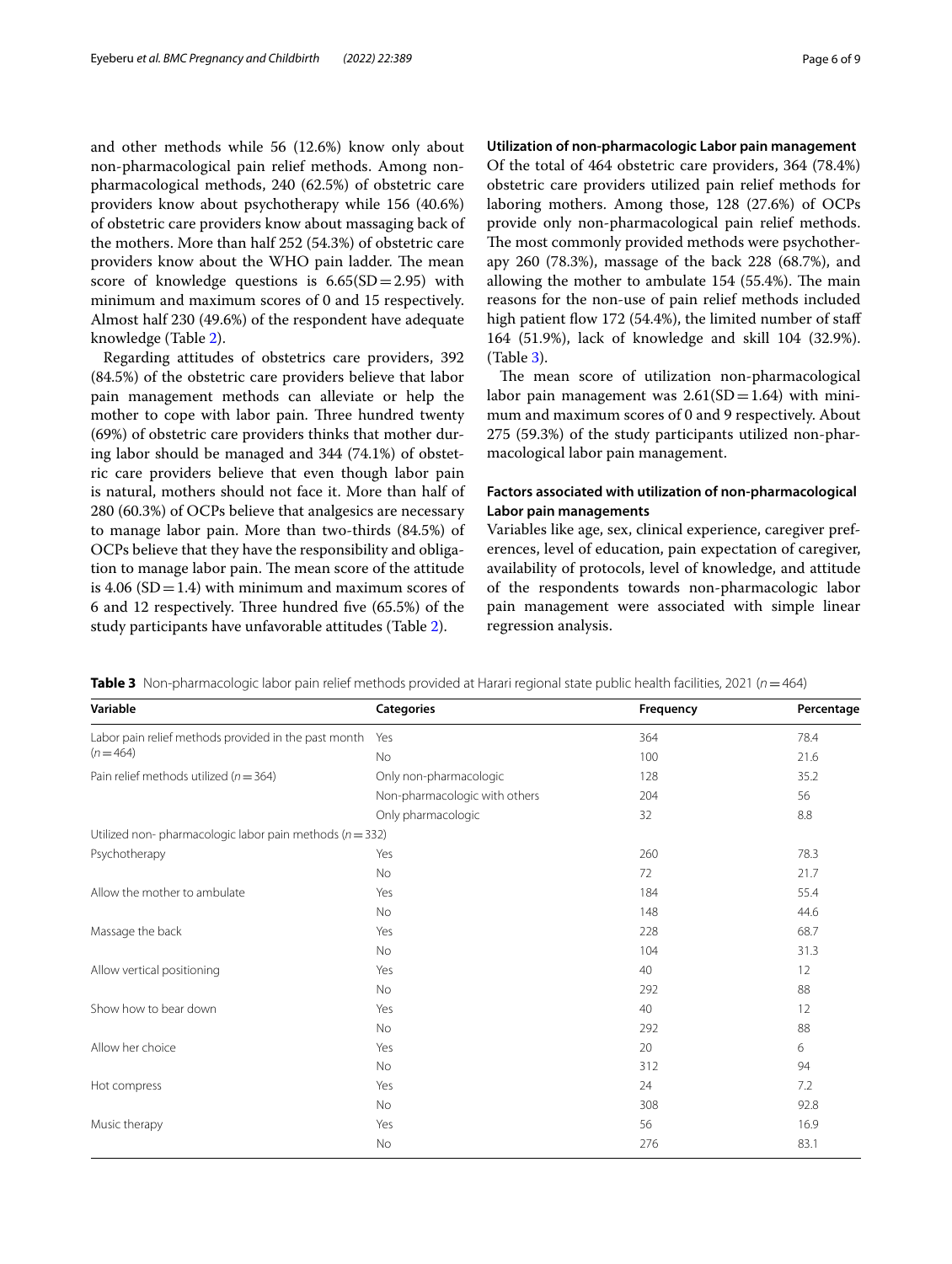In the fnal multiple linear regression model sex of the respondents, clinical experience, pain expectation, individual preference, attitude, and knowledge of non-pharmacological labor pain management were signifcantly associated with utilization of non-pharmacological labor pain management ( $p$ -value <0.05). As the clinical experience increase by 1 year, the utilization of non-pharmacological labor pain management score will increase by  $-0.201$  if the effects of other variables keep constant (β=−0.201; 95% CI: −0.268, −0.134). Females compared to males ( $β = -0.420$ ; 95% CI:  $-0.667$ ,  $-0.173$ ) and respondents having sever pain expectation (β: -0.367; 95% CI:  $-0.539$ ,  $-0.116$ ) showed significantly association with utilization of non-pharmacological labor pain management. For a unit increase in the knowledge score, the utilization of non-pharmacological labor pain management will increase by 0.227 if the effects of other factors keep constant (β = 0.227: 95%; CI: 0.18,0.247). Furthermore, if the score of attitudes increased by one unit, the utilization of non-pharmacological labor pain management will increase by 0.376 keeping other factors constant (β = 0.376; 95% CI: 0.283, 0.47) (Table [4\)](#page-6-0).

## **Discussion**

Evidence suggested that obstetrics care providers' attitudes and utilization of non-pharmacologic labor pain management were not studied well. Therefore, this study was done to assess obstetrics care providers' attitudes and utilization of non-pharmacological labor pain management methods in Harari regional state health facilities. Additionally, factors that afect the utilization of non-pharmacological labor pain management methods were isolated.

The overall utilization of non-pharmacological labor pain relief methods was 59.3% [(95% CI (53.9,63.4)]. The fnding is higher than studies done in general hospitals of Tigray 43.3% [[14](#page-8-12)], East Gojjam zone, Amhara region 30.4% [\[19](#page-8-18)], Gondar 20.72% [\[20](#page-8-19)], Amhara region,40.1 and 46.8%  $[8, 9]$  $[8, 9]$  $[8, 9]$ . The possible explanation could be variations in the level of knowledge, the higher sample size of the current study, and the availability of labor-management protocols which enhance the utilization of non-pharmacological pain management methods.

The finding of this study was lower than the study conducted in Ethiopia which was  $66\%$  [[21](#page-8-20)], This discrepancy might be due to the sample size diference, study period diference, the health facility setups because some of the setups could be well-equipped, the presence of skilled man powers (who took training may provide pain relief to laboring mothers). Even if the overall utilization of nonpharmacologic labor pain management was higher than the majority of studies done in Ethiopia, women's need for labor pain relief methods should not be ignored. To increase the utilization of non-pharmacologic labor pain management among OCPs, facilitating training, increasing the number of OCPs, and improving the knowledge of OCPs should be soughed seriously.

In this study, three hundred fve 65.5% [(95% CI (60.9, 69.8)] of the study participants have unfavorable attitudes. This is higher than studies done in Benishangul Gumuz Regional State 53% [\[22](#page-8-21)] and Gondar Ethiopia 58.04% [\[20](#page-8-19)]. This discrepancy may be due to socio-cultural diferences among study participants and a higher sample size of the current study than studies done in Gondar [[20\]](#page-8-19) and Benishangul Gumuz Regional State [\[22](#page-8-21)]. This implied that concerned bodies should work together to improve the attitude of obstetrics care providers through diferent strategies such as facilitating continuous educational opportunities which have a profound efect on addressing the women's need of alleviating labor

| <b>Variables</b>                                           | Unstandardized<br>Coefficients |                   | Standardized<br><b>Coefficients</b> | Sig.  | 95% CI, B        |
|------------------------------------------------------------|--------------------------------|-------------------|-------------------------------------|-------|------------------|
|                                                            | B                              | <b>Std. Error</b> | <b>Beta</b>                         |       |                  |
| Sex (Female Vs Male)                                       | $-0.420$                       | 0.126             | $-0.127$                            | 0.001 | $-0.667, -0.173$ |
| Age in years                                               | 0.022                          | 0.024             | 0.051                               | 0.357 | $-0.025, 0.68$   |
| Level of education (diploma Vs BSc and above)              | 0.230                          | 0.139             | 0.066                               | 0.098 | $-0.043, 0.504$  |
| Clinical experience in years                               | $-0.201$                       | 0.034             | $-0.299$                            | 0.001 | $-0.268 - 0.134$ |
| Pain Expectation (Severe Vs Mild/ Moderate)                | $-0.327$                       | 0.107             | $-0.120$                            | 0.002 | $-0.539 - 0.116$ |
| Training (yes Vs no)                                       | $-0.216$                       | 0.133             | $-0.063$                            | 0.105 | $-0.477.0.45$    |
| Individual preference (non-pharmacologic Vs pharmacologic) | 0.415                          | 0.091             | 0.175                               | 0.001 | 0.237, 0.593     |
| Knowledge of non-pharmacological methods (sum score)       | 0.227                          | 0.024             | 0.409                               | 0.001 | 0.18, 0.247      |
| Attitude towards non-pharmacological methods (sum score)   | 0.376                          | 0.048             | 0.318                               | 0.001 | 0.283.0.47       |

<span id="page-6-0"></span>**Table 4** Multiple linear regression analysis of factors associated with utilization of non-pharmacological labor pain management methods among obstetric caregivers at Harari regional state public health facilities, 2021 (*n*=464)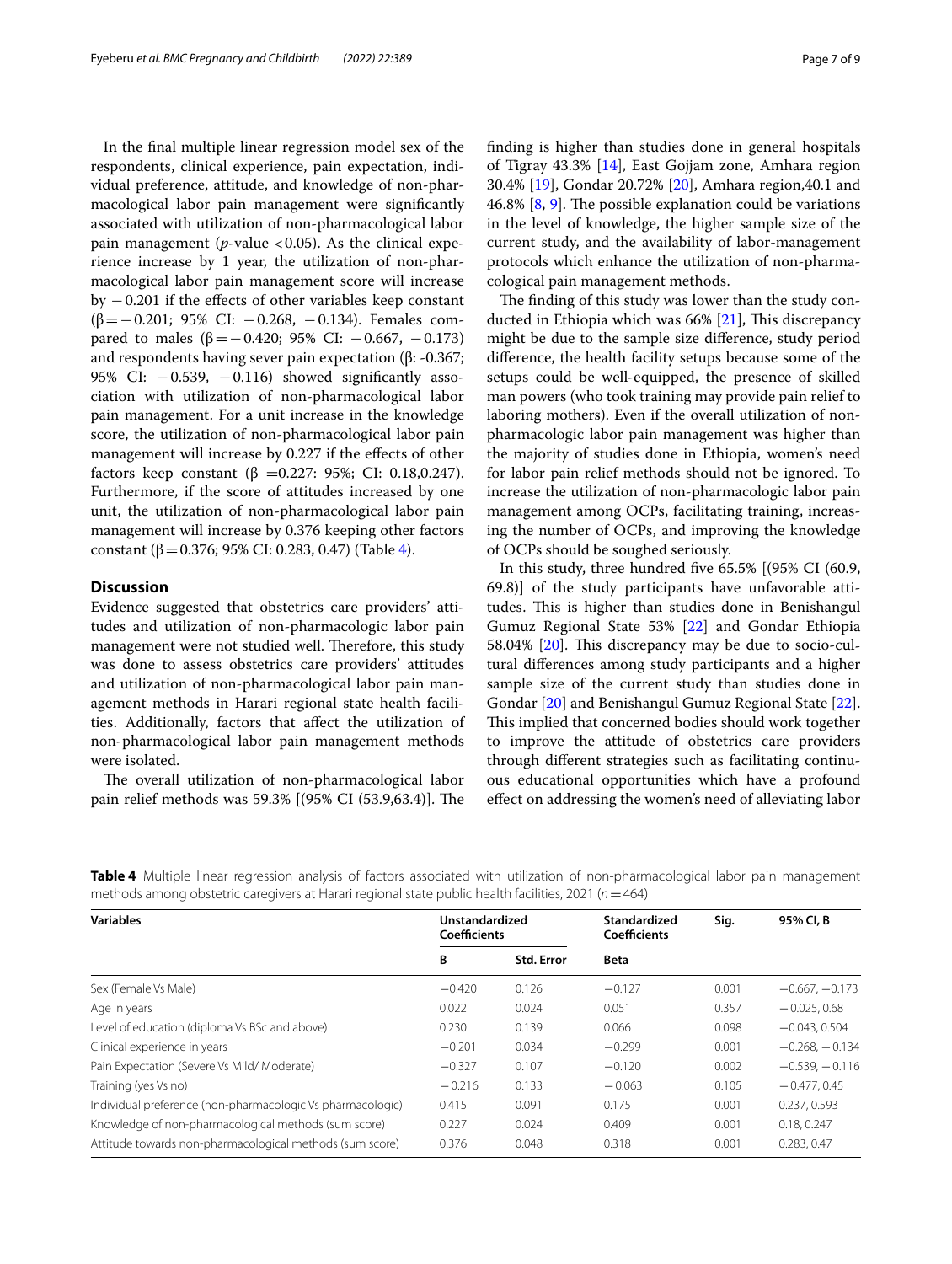pain. Obstetrics care providers might have several reasons for their unfavorable attitudes, so identifying those reasons through other qualitative studies might be a beginning for fnding a solution to this problem.

This study identified that the sex of the respondents, clinical experience, pain expectation, individual preference, attitude, and knowledge of non-pharmacological labor pain management were signifcantly associated with the utilization of non-pharmacological labor pain management.

In this study, being female was associated with the utilization of non-pharmacological labor pain management. The possible justification is that females face the pain as they go through the childbirth process and know the severity of pain and the need for pain relief methods then which increases the utilization of non-pharmacological labor pain management.

In this study, OCPs' pain expectations and individual preferences were associated with the utilization of nonpharmacological labor pain management. The possible justifcation is that those OCPs expecting labor pain as severe would understand the need for pain relief methods and can utilize non-pharmacologic pain relief methods. Similarly, those OCPs preferring non-pharmacologic labor pain management would utilize it.

In this study, clinical experience was associated with the utilization of non-pharmacological labor pain management. Evidence showed that OCPs with clinical experience infuence their attitudes about and intent to provide labor pain management then which increases the utilization of non-pharmacological labor pain management  $[23]$ . The possible justification is that those study participants serving for many years had sufficient knowledge and skill which in turn increased the utilization of non-pharmacologic labor pain management.

In this study, if the score of attitudes increased by one unit, the utilization of non-pharmacological labor pain management will increase by 0.376 keeping other factors constant. Evidence showed that the attitude of OCPs was signifcantly associated with the utilization of pain relief methods and it is recommended to improve the attitude of OCPs to scale up the utilization of pain relief methods  $[11]$  $[11]$ .

Knowledge of obstetrics care providers was another factor associated with the utilization of non-pharmacologic labor pain management. In this study, for a unit increase in the knowledge score, the utilization of nonpharmacological labor pain management will increase by 0.227 if the efects of other factors were kept constant. This could be explained as an increase in knowledge and awareness level will make the obstetrics care providers utilize the pain relief method.

The strength of this study is the use of a larger sample size. Another strength of this study is it provides information on the overall utilization of non-pharmacologic labor pain management methods that can help health facilities in the Harari regional state to plan for appropriate intervention and to improve non-pharmacologic labor pain management methods by identifying the gap to take a corrective measure. The more information health providers and administrative bodies have about the practice of non-pharmacologic labor pain management methods in the study area, the more they understand the problem and set strategies.

The limitation of this study was it might not indicate a cause-efect relationship because the study design was cross-sectional. Since the study is institution-based and didn't incorporate women in labor, the results might lack generalization to the entire population in the catchment area.

## **Conclusions**

The overall utilization of non-pharmacological labor pain management methods was relatively good compared to other studies done in Ethiopia but all women's need for labor relief methods should not be ignored. This study also identified that nearly three fourth of the respondents had unfavorable attitudes. In this study sex of the respondents, clinical experience, individual preference, attitude and knowledge were factors associated with the utilization of non-pharmacological labor pain management. All stake holds need to work together to improve the attitude of health providers and to increase the utilization of non-pharmacologic labor pain management. To increase the utilization of non-pharmacologic labor pain management among OCPs, facilitating training, increasing the number of OCPs, and improving the knowledge of OCPs should be soughed seriously.

#### **Abbreviations**

AOR: Adjusted Odds Ration; EmONC: Emergency Obstetric and Newborn Care; LMIC: Low Mid Income Country; OCP: Obstetrics Care Providers; WHO: World Health Organization.

## **Supplementary Information**

The online version contains supplementary material available at [https://doi.](https://doi.org/10.1186/s12884-022-04717-9) [org/10.1186/s12884-022-04717-9](https://doi.org/10.1186/s12884-022-04717-9).

<span id="page-7-0"></span>**Additional fle 1.** Questionaries developed for this study.

#### **Acknowledgments**

We would like to extend our deepest thanks to Haramaya University, College of Health and Medical Science for helping us in performing this paper and we